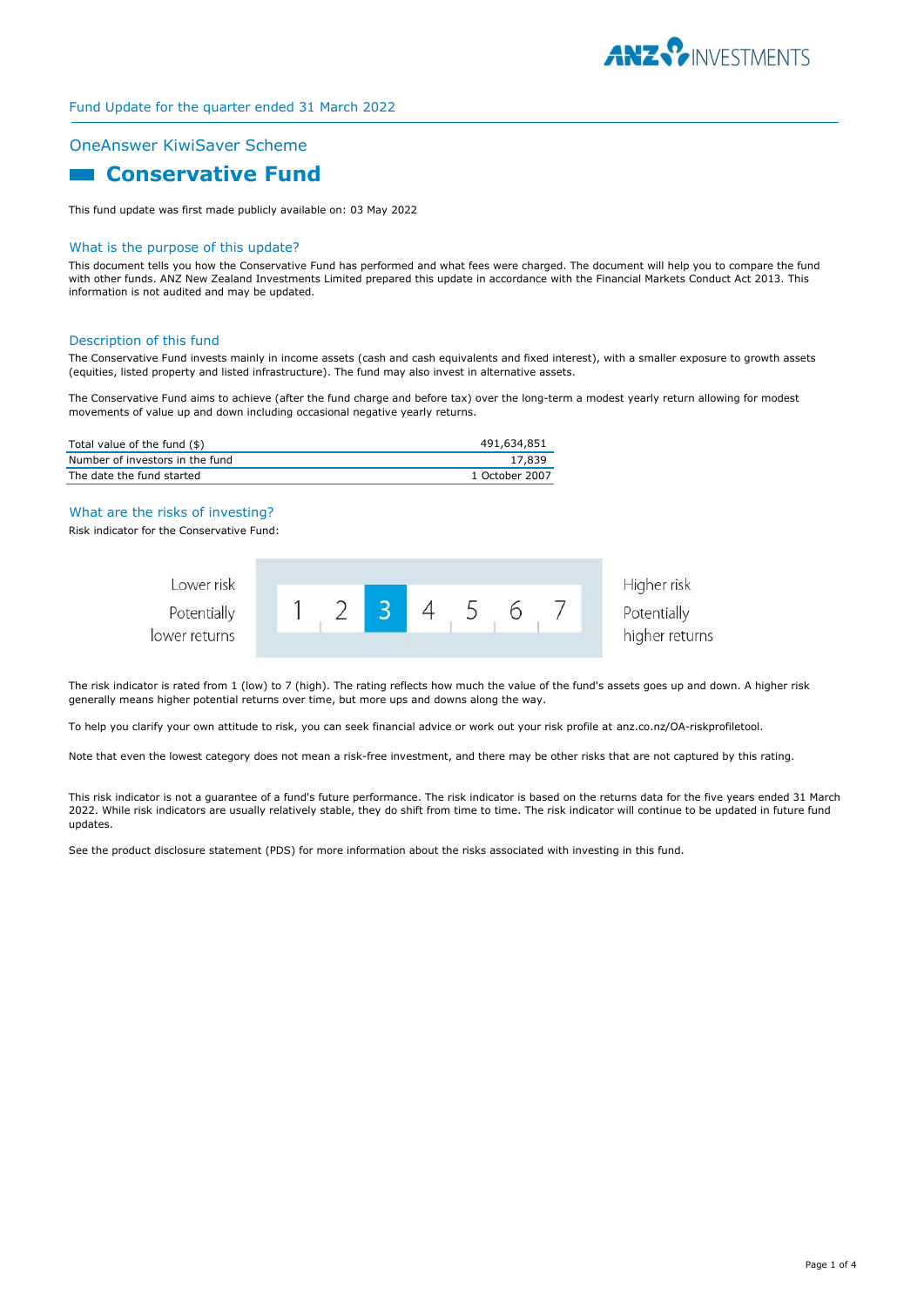# How has the fund performed?

|                                               | Average over past |           |  |
|-----------------------------------------------|-------------------|-----------|--|
|                                               | five years        | Past year |  |
| Annual return                                 |                   |           |  |
| (after deductions for charges and tax)        | 3.13%             | $-0.37\%$ |  |
| Annual return                                 |                   |           |  |
| (after deductions for charges but before tax) | 3.82%             | $-0.71%$  |  |
| Market index annual return                    |                   |           |  |
| (reflects no deduction for charges and tax)   | 3.98%             | $-0.92%$  |  |

The market index annual return is calculated using the target investment mix and the indices of each asset class.

Additional information about the market index is available in the statement of investment policy and objectives on the offer register at www.discloseregister.companiesoffice.govt.nz.



### **Annual return graph**

This shows the return after fund charges and tax for each of the last 10 years ending 31 March. The last bar shows the average annual return for the last 10 years, up to 31 March 2022.

**Important:** This does not tell you how the fund will perform in the future.

Returns in this update are after tax at the highest prescribed investor rate (PIR) of tax for an individual New Zealand resident. Your tax may be lower.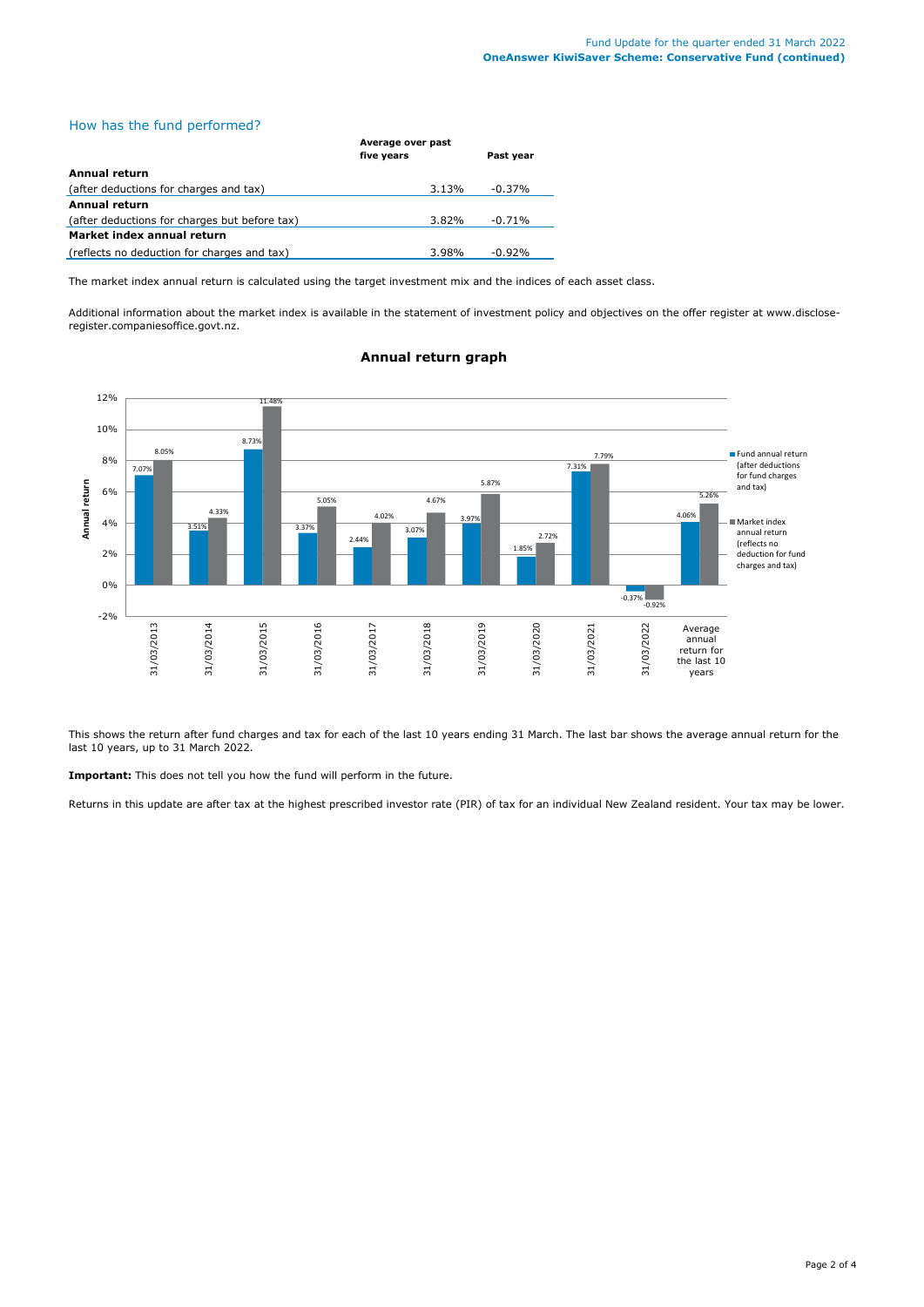### What fees are investors charged?

Investors in the Conservative Fund are charged fund charges. In the year to 31 March 2021 these were:

|                                             | % of net asset value |
|---------------------------------------------|----------------------|
| Total fund charges <sup>1*</sup>            | 0.83%                |
| Which are made up of:                       |                      |
| Total management and administration charges | 0.83%                |
| Including:                                  |                      |
| Manager's basic fee                         | 0.78%                |
| Other management and administration charges | 0.05%                |
| Total performance based fees                | $0.00\%$             |
|                                             |                      |

|                             | Dollar amount per investor |  |
|-----------------------------|----------------------------|--|
| <b>Other charges</b>        |                            |  |
| Membership fee <sup>2</sup> | \$18                       |  |

\*The manager expects that the fund charges for the next scheme year will be less than the fund charges disclosed in this fund update because the manager's basic fee was reduced effective 30 September 2021 from 0.78% to 0.56% per year.

Investors are not currently charged individual action fees for specific actions or decisions (for example, for withdrawing from or switching funds). See the PDS for more information about Scheme fees.

Small differences in fees and charges can have a big impact on your investment over the long term.

## Example of how this applies to an investor

Sarah had \$10,000 in the fund at the start of the year and did not make any further contributions. At the end of the year, Sarah incurred a loss after fund charges were deducted of \$37 (that is -0.37% of her initial \$10,000). Sarah also paid \$9.00 in other charges. This gives Sarah a total loss after tax of \$46.00 for the year.

### What does the fund invest in?

### **Actual investment mix<sup>3</sup> Target investment mix<sup>3</sup>**

This shows the types of assets that the fund invests in. This shows the mix of assets that the fund generally intends to invest in.